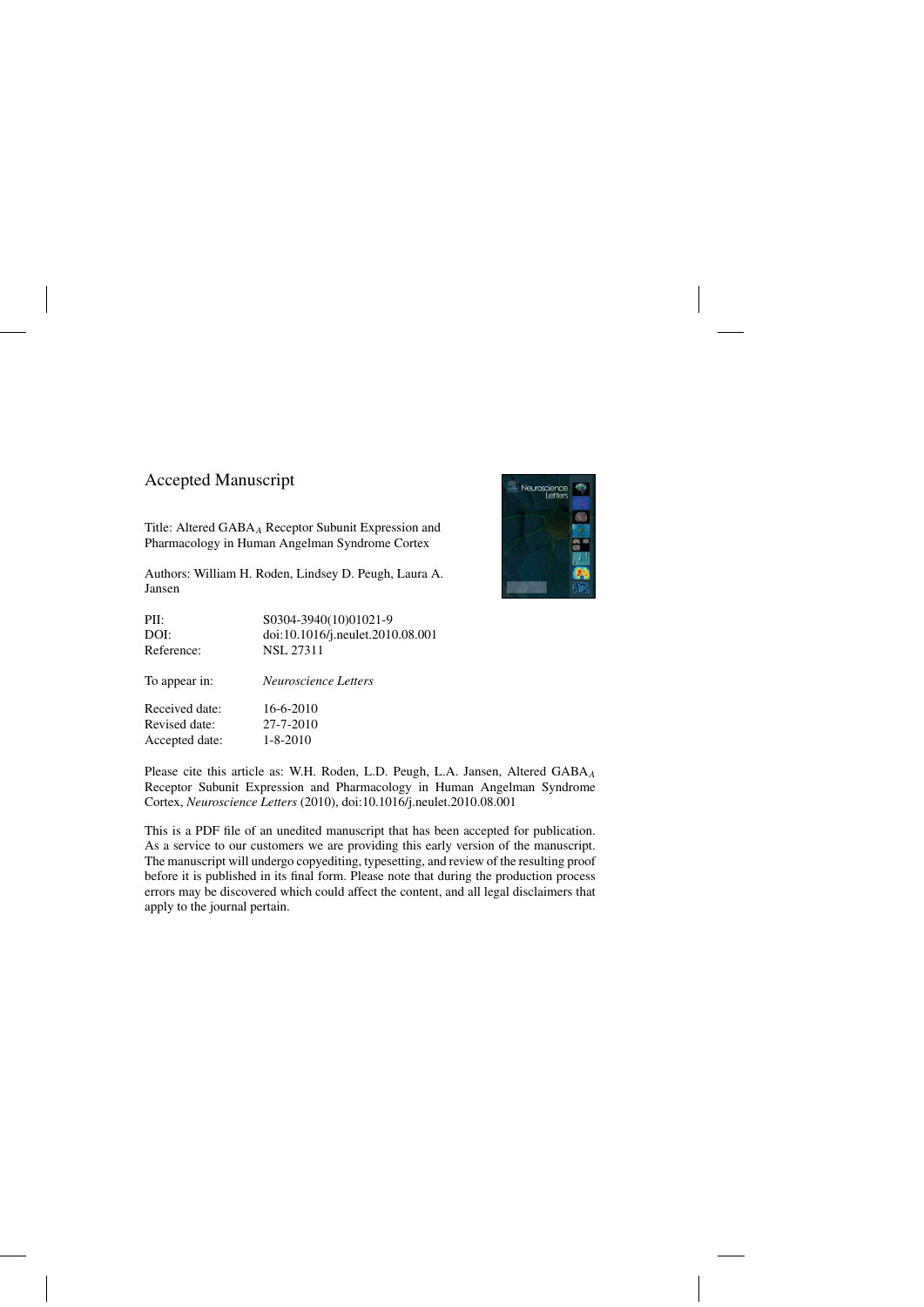## **Altered GABA<sup>A</sup> Receptor Subunit Expression and Pharmacology in Human**

**Angelman Syndrome Cortex**

William H. Roden<sup>1</sup>, Lindsey D. Peugh<sup>1</sup>, and Laura A. Jansen<sup>1,2</sup>

William H. Roden<sup>1</sup>, Lindsey D. Peugh<sup>1</sup>, and Laura A. Jansen<sup>12</sup><br>
<sup>12</sup>Seattle Children's Research Institute, Center for Integrative Brain Research<br>
<sup>2</sup>University of Washington, Division of Pediatric Neurology<br>
ponding Aut <sup>1</sup>Seattle Children's Research Institute, Center for Integrative Brain Research

<sup>2</sup>University of Washington, Division of Pediatric Neurology

Corresponding Author:

Laura A. Jansen, MD PhD

Seattle Children's Research Institute

1900 Ninth Ave., 10th Floor

Seattle, WA 98101

Phone: 206-987-7320

Fax: 206-884-1210

Email: laura.jansen@seattlechildrens.org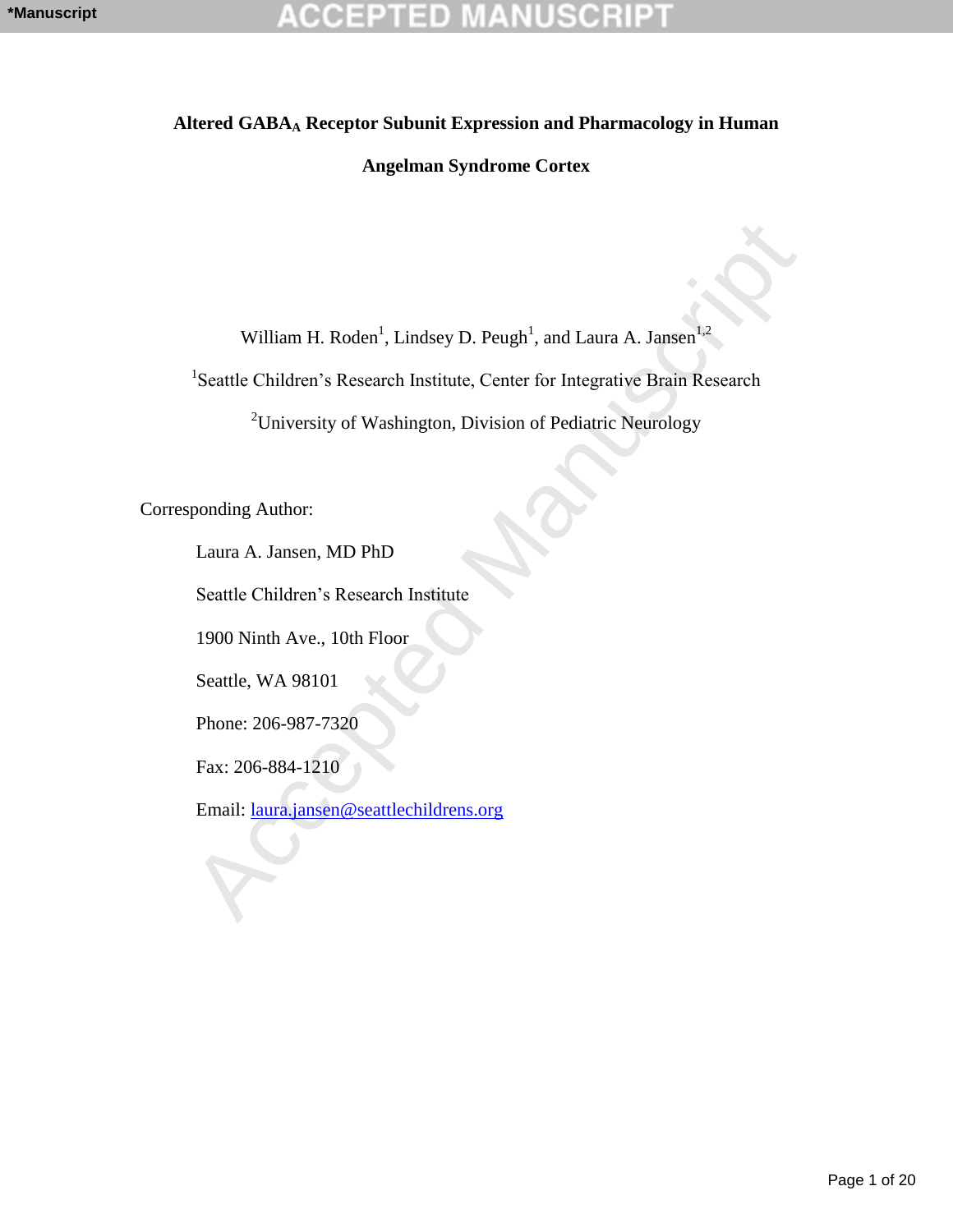### **ABSTRACT**

incometric UBE3A gene, but also the  $β_3$ -α<sub>3</sub>- $γ_3$  GABA<sub>A</sub> receptor subunit gene<br>
GABAergic dysfunction has been hypothesized to contribute to the occurrence of<br>
sy and cognitive and behavioral impairments in this cond The neurodevelopmental disorder Angelman syndrome is most frequently caused by deletion of the maternally-derived chromosome 15q11-q13 region, which includes not only the causative UBE3A gene, but also the  $\beta_3$ - $\alpha_5$ - $\gamma_3$  GABA<sub>A</sub> receptor subunit gene cluster. GABAergic dysfunction has been hypothesized to contribute to the occurrence of epilepsy and cognitive and behavioral impairments in this condition. In the present study, analysis of GABA<sup>A</sup> receptor subunit expression and pharmacology was performed in cerebral cortex from four subjects with Angelman syndrome and compared to that from control tissue. The membrane fraction of frozen postmortem neocortical tissue was isolated and subjected to quantitative Western blot analysis. The ratios of  $\beta_3/\beta_2$  and  $\alpha_5/\alpha_1$ subunit protein expression in Angelman syndrome cortex were significantly decreased when compared with controls. An additional membrane fraction was injected into *Xenopus* oocytes, resulting in incorporation of the brain membrane vesicles with their associated receptors into the oocyte cellular membrane. Two-electrode voltage clamp analysis of  $GABA_A$  receptor currents was then performed. Studies of  $GABA_A$  receptor pharmacology in Angelman syndrome cortex revealed increased current enhancement by the  $\alpha_1$ -selective benzodiazepine site agonist zolpidem and by the barbiturate phenobarbital, while sensitivity to current inhibition by zinc was decreased.  $GABA_A$ receptor affinity and modulation by neurosteroids were unchanged. This shift in  $GABA_A$ receptor subunit expression and pharmacology in Angelman syndrome is consistent with impaired extrasynaptic but intact to augmented synaptic cortical GABAergic inhibition, which could contribute to the epileptic, behavioral, and cognitive phenotypes of the disorder.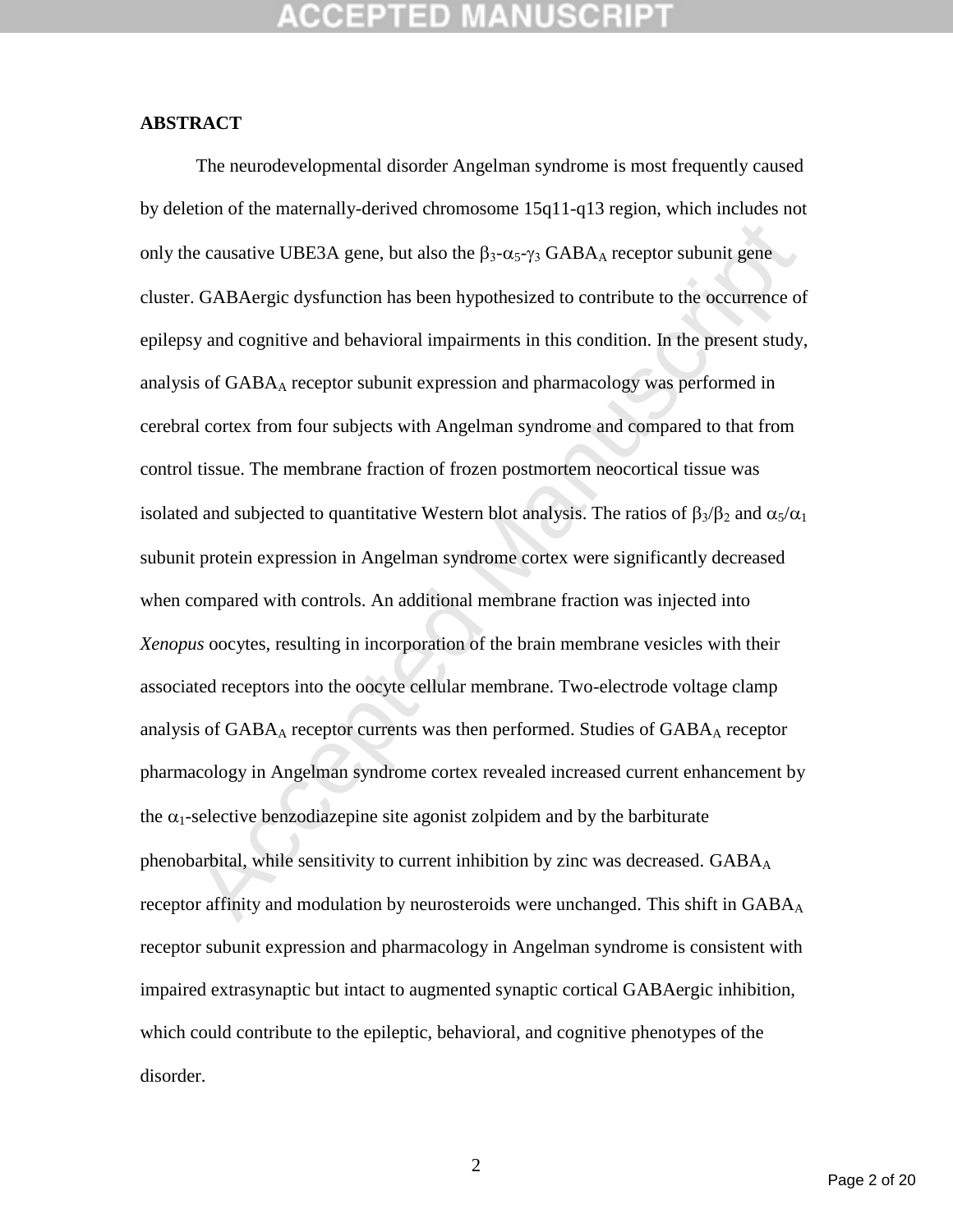## **INTRODUCTION**

Angelman syndrome is a severe neurodevelopmental disorder consisting of microcephaly, mental retardation, speech impairment, ataxia, epilepsy, and an apparently happy and excitable demeanor [34]. The cause of the condition is the loss of expression of the maternal copy of the imprinted gene UBE3A (ubiquitin protein ligase E3A), either through deletion of the maternally-inherited chromosome 15q11-13 region (70%), paternal uniparental disomy (2-5%), an imprinting defect (5%), or UBE3A mutation (5- 10%) [18]. Epilepsy is extraordinarily common in Angelman syndrome, developing in up to 90% of those with the condition [24, 31].

and excitable demeanor [34]. The cause of the condition is the loss of expression<br>maternal copy of the imprinted gene UBE3A (ubiquitin protein ligase E3A), either<br>h deletion of the maternally-inherited chromosome 15q11-13 The GABA<sub>A</sub> receptor is a ligand-gated heteropentameric chloride channel whose activation causes membrane hyperpolarization and decreased neuronal excitability. In addition to the traditional "phasic" form of fast inhibition mediated by synaptic  $GABA_A$ receptors, primarily of the  $\alpha_1\beta_2\gamma_2$  composition in cortex, "tonic" GABA<sub>A</sub> currents also serve to regulate neuronal excitability. The tonic  $GABA_A$  current is a continuous inhibitory current mediated by high-affinity, extrasynaptic receptors that are activated by ambient levels of GABA, and in the neocortex is expected to be mediated primarily by receptors of the  $\alpha_5 \beta_3 \gamma_2$  and  $\alpha_4 \beta_2 \delta$  subunit compositions [7].

The potential involvement of  $GABA_A$  receptors in the pathogenesis of epilepsy in Angelman syndrome has been suggested by multiple factors. First, the most common cause of Angelman syndrome, deletion of the maternally-inherited chromosome 15q11- 13 region containing the imprinted UBE3A gene, also results in deletion of the nonimprinted GABA<sub>A</sub>  $\beta_3$ ,  $\alpha_5$ , and  $\gamma_3$  subunit genes [18]. Second, multiple studies have demonstrated that individuals with Angelman syndrome due to 15q11-13 deletion have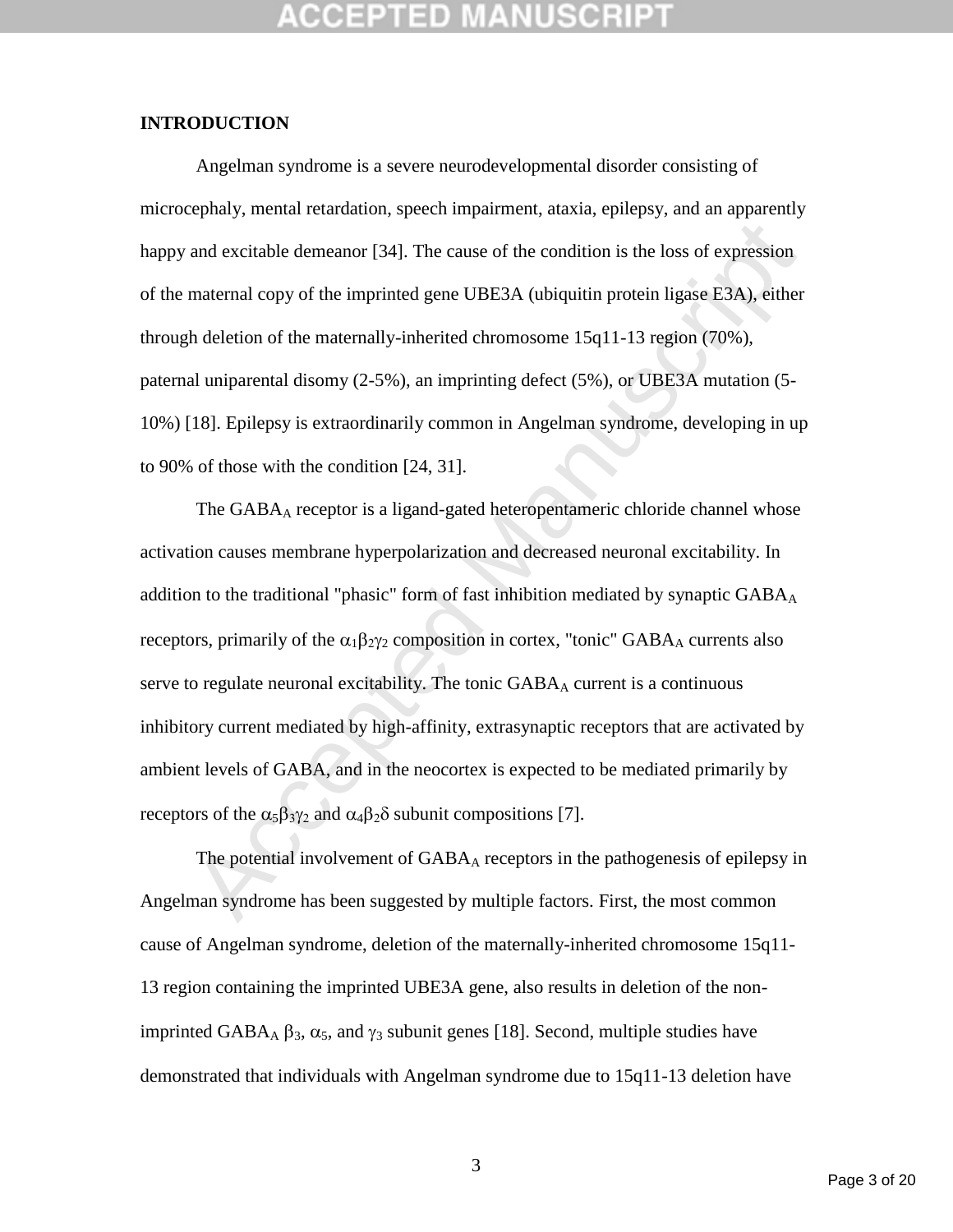more severe epilepsy than those with uniparental disomy, imprinting defects, or UBE3A mutations, all of which would be expected to spare the  $GABA_A$  subunit genes [20]. A final line of evidence has come from studies of  $GABA_A \beta_3$  subunit knockout mice, which demonstrate high voltage EEG slowing and spontaneous myoclonic and clonic seizures [5, 9].

Extract high voltage EEG slowing and spontaneous myoclonic and clonic seizures<br>
Despite the hypothesized dysfunction of the GABAergic inhibitory system in<br>
man syndrome, very few studies have been done in human brain tiss Despite the hypothesized dysfunction of the GABAergic inhibitory system in Angelman syndrome, very few studies have been done in human brain tissue to directly address this question. A postmortem study revealed unchanged GABA levels in the cerebral cortex of an individual with Angelman syndrome as compared with control tissues [15]. Analysis of  $GABA_A$  benzodiazepine receptor binding by positron emission tomography scanning of individuals with Angelman syndrome has produced divergent results, indicating either decreased [11, 22] or increased [1] binding levels. Finally, a decrease in  $GABA_A \beta_3$  subunit mRNA and protein expression in Angelman cortex has been reported, although expression of other GABA<sub>A</sub> receptor subunits and functional consequences of this reduction were not determined [10, 29]. In the present study, we analyzed protein expression levels of several critical GABA<sub>A</sub> receptor subunits in human Angelman syndrome and control cortex, and then assessed the pharmacologic properties associated with the detected alterations. To do this, we utilized a unique experimental paradigm that allows electrophysiological analysis of ion channels derived from frozen postmortem tissues.

### **MATERIALS AND METHODS**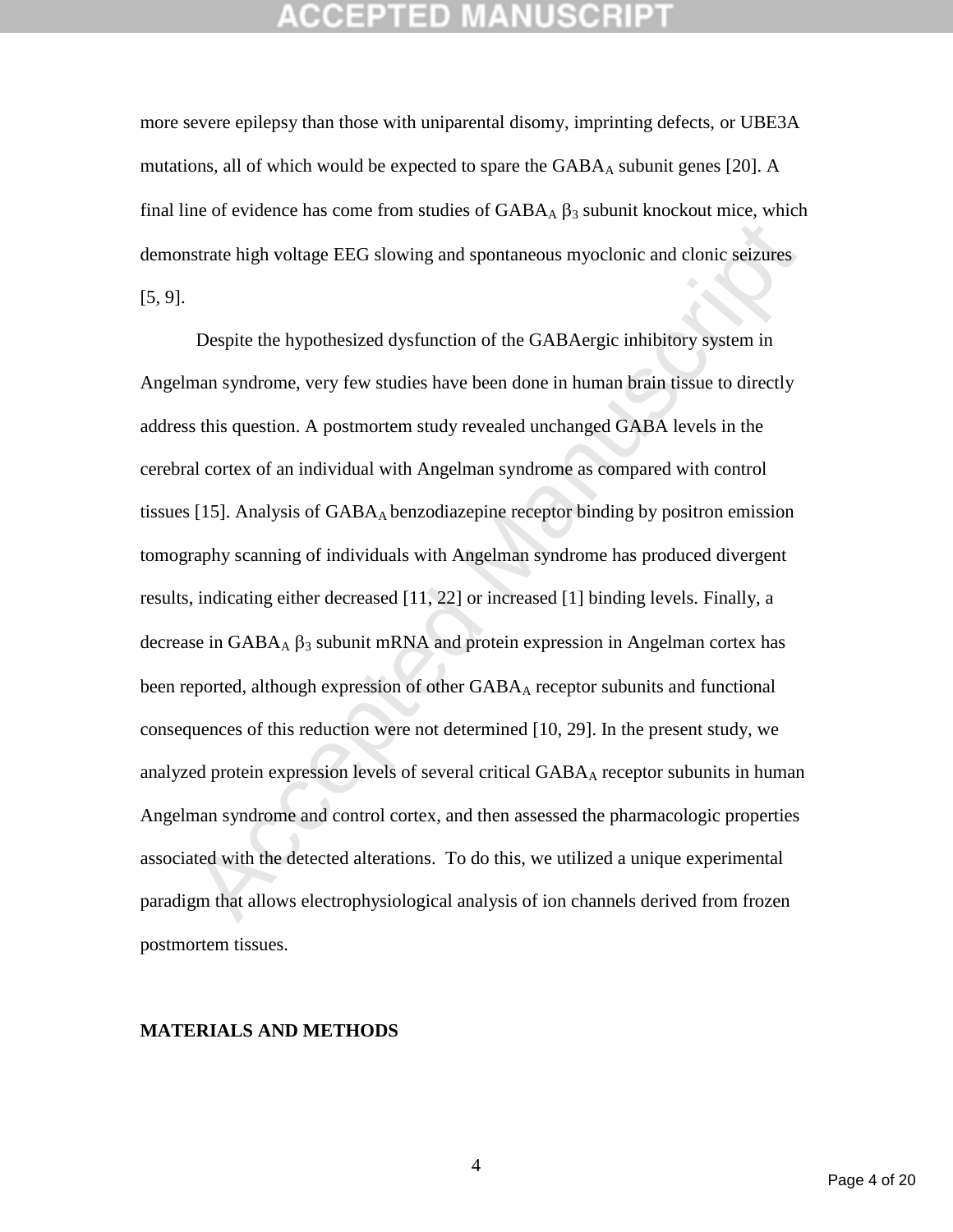### *Western Blot Analysis*

Lemmann and mouse monoclonal  $\alpha_1$  subunit antibody was from Millipote.<br>
Hereinals regarding these antibodies are provided in Supplemental Table 1. Frozen<br>
al tissue specimens (100-200 mg) were processed to isolate the m Rabbit polyclonal antibodies against GABA<sub>A</sub> receptor subunits  $\alpha_5$  and  $\beta_3$  were obtained from Novus Biologicals, rabbit polyclonal antibodies against the  $\beta_2$  subunit were from Abcam, and mouse monoclonal  $\alpha_1$  subunit antibody was from Millipore. Other details regarding these antibodies are provided in Supplemental Table 1. Frozen cortical tissue specimens (100-200 mg) were processed to isolate the membrane fraction and subjected to Western blot analysis as detailed in [14]. Infrared fluorescence was used for signal detection and quantitation (Odyssey Infrared Imaging System, LI-COR Biosciences).

## *Oocyte preparation and injection*

Membrane isolation from an additional portion (50-300 mg) of each frozen cortical specimen was performed using the method of [19], with modifications, as detailed in [13]. *Xenopus laevis* oocyte collection and injection procedures were as described previously [13].

### *Electrophysiology*

Injected oocytes (1-3 days after injection) were placed in a recording chamber and bathed in oocyte Ringer's solution containing (in mM) NaCl 82.5, KCl 2.5, CaCl<sub>2</sub> 2.5,  $MgCl<sub>2</sub>$  1, and Hepes 5 (pH 7.4). Two-electrode voltage-clamp recordings were made at room temperature using electrodes with a resistance of  $0.5 - 2.5$  M $\Omega$  filled with 3 mM KCl. Oocyte membrane potential was held at –80 mV. Solutions were applied using a gravity-driven, valve-controlled perfusion system.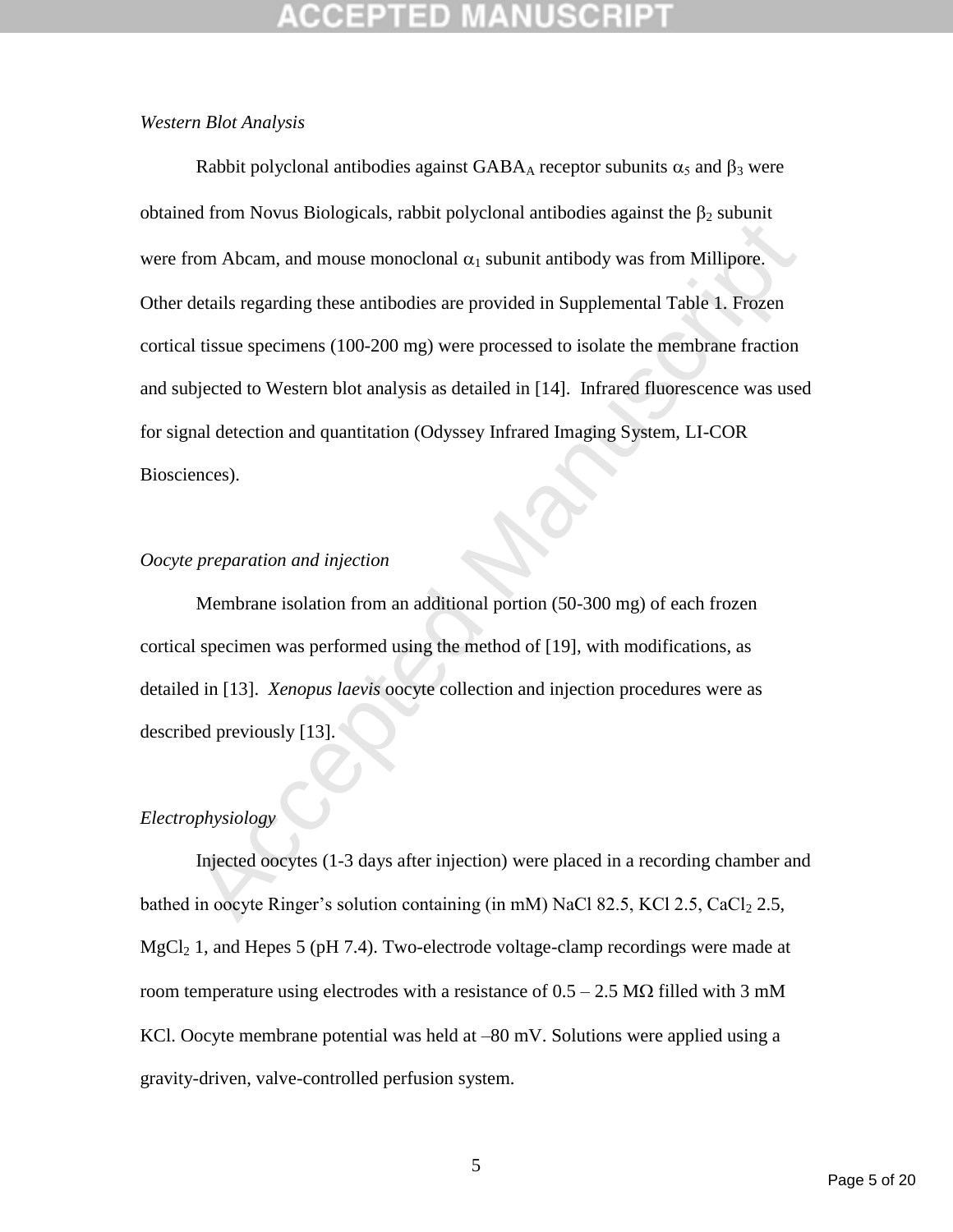### *Data analysis*

Graphing and curve-fitting were carried out using Excel (Microsoft) and OriginPro 8 software (OriginLab Corporation). Statistical analysis was performed using OriginPro 8 and InStat (GraphPad Software).

### **RESULTS**

### *Cortical specimens*

Pro 8 software (OriginLab Corporation). Statistical analysis was performed using<br>
Pro 8 software (OriginLab Corporation). Statistical analysis was performed using<br>
Pro 8 and InStat (GraphPad Software).<br>
<br> **LTS**<br>
<br> **LTS**<br> Frozen postmortem human cortical tissue was acquired from the NICHD Brain and Tissue Bank for Developmental Disorders at the University of Maryland. Although there are many limitations inherent to the use of postmortem tissue, in this and our previous studies [14], GABA<sub>A</sub> receptor subunit protein expression and pharmacologic properties were not correlated with postmortem interval (data not shown). Four samples were obtained from individuals with Angelman syndrome and were analyzed along with four age-matched control specimens obtained from individuals with non-neurologic causes of death. Supplemental Table 2 lists basic clinical details for each specimen. All Angelman syndrome patients were noted to have epilepsy and cognitive impairment. Chromosome 15q11-q13 deletion was identified in Angelman Cases 1, 3, and 4; genetic information was not available for Case 2. Medications at time of death were available for Case 1 (clorazepate) and Case 2 (topiramate and clonazepam) only.

### *GABA<sup>A</sup> receptor subunit expression in Angelman syndrome*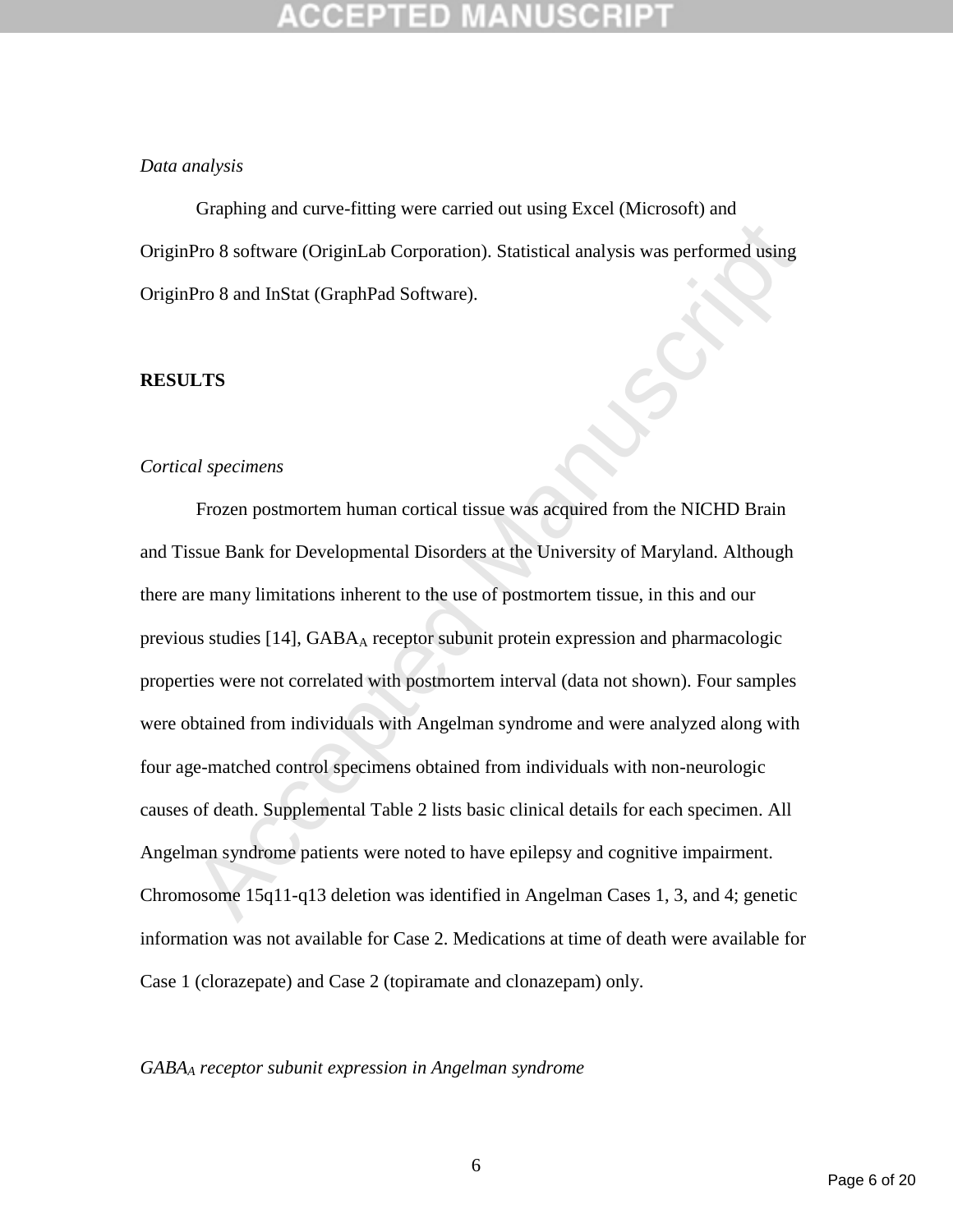but to cortical extrasynaptic  $\alpha_5\beta_{372}$  GABA<sub>A</sub> receptors [3, 21] and are deleted from<br>ternal 15q11-q13 region along with the UBE3A gene in the majority of Angelman<br>ome cases. Also analyzed were the β<sub>2</sub> and  $\alpha_1$  s The expression levels of several GABA<sub>A</sub> receptor subunits were analyzed by quantitative Western blotting of cortical membranes isolated from the Angelman and control autopsy specimens. Selected for analysis were the  $\beta_3$  and  $\alpha_5$  subunits, which contribute to cortical extrasynaptic  $\alpha_5\beta_3\gamma_2$  GABA<sub>A</sub> receptors [3, 21] and are deleted from the maternal 15q11-q13 region along with the UBE3A gene in the majority of Angelman syndrome cases. Also analyzed were the  $\beta_2$  and  $\alpha_1$  subunits, which contribute to cortical synaptic GABA<sub>A</sub> receptors, most of which are of the  $\alpha_1\beta_2\gamma_2$  composition [3, 21]. Expression of the  $\gamma_3$  subunit, which is also usually heterozygously deleted in Angelman cases, was not assessed as this subunit is present at extremely low levels in human cortex [23]. As shown in a representative Western blot (Fig. 1A) and graphs summarizing subunit expression levels relative to  $\beta$ -tubulin (Fig. 1B), expression of the  $\beta_3$  subunit was not substantially altered in the cortical specimens obtained from the individuals with Angelman syndrome as compared with the controls. In contrast, expression of the  $\beta_2$ subunit was markedly elevated. Alpha5 subunit expression was reduced in the Angelman syndrome samples, while levels of the  $\alpha_1$  subunit were unchanged. As a result of these alterations, the ratio of  $\beta_3$  to  $\beta_2$  subunit expression, as well as the ratio of  $\alpha_5$  to  $\alpha_1$ , was significantly reduced in Angelman syndrome cortex as compared with age-matched control cortex **(**Fig. 1C**)**. This indicates a relative deficit in expression of protein subunits that make up cortical extrasynaptic  $\alpha_5\beta_3\gamma_2$  GABA<sub>A</sub> receptors in Angelman syndrome as compared with the subunits that compose cortical synaptic  $\alpha_1 \beta_2 \gamma_2$  GABA<sub>A</sub> receptors.

## *GABA<sup>A</sup> receptor pharmacology in Angelman syndrome*

The alterations of cortical  $GABA_A$  receptor subunit expression in Angelman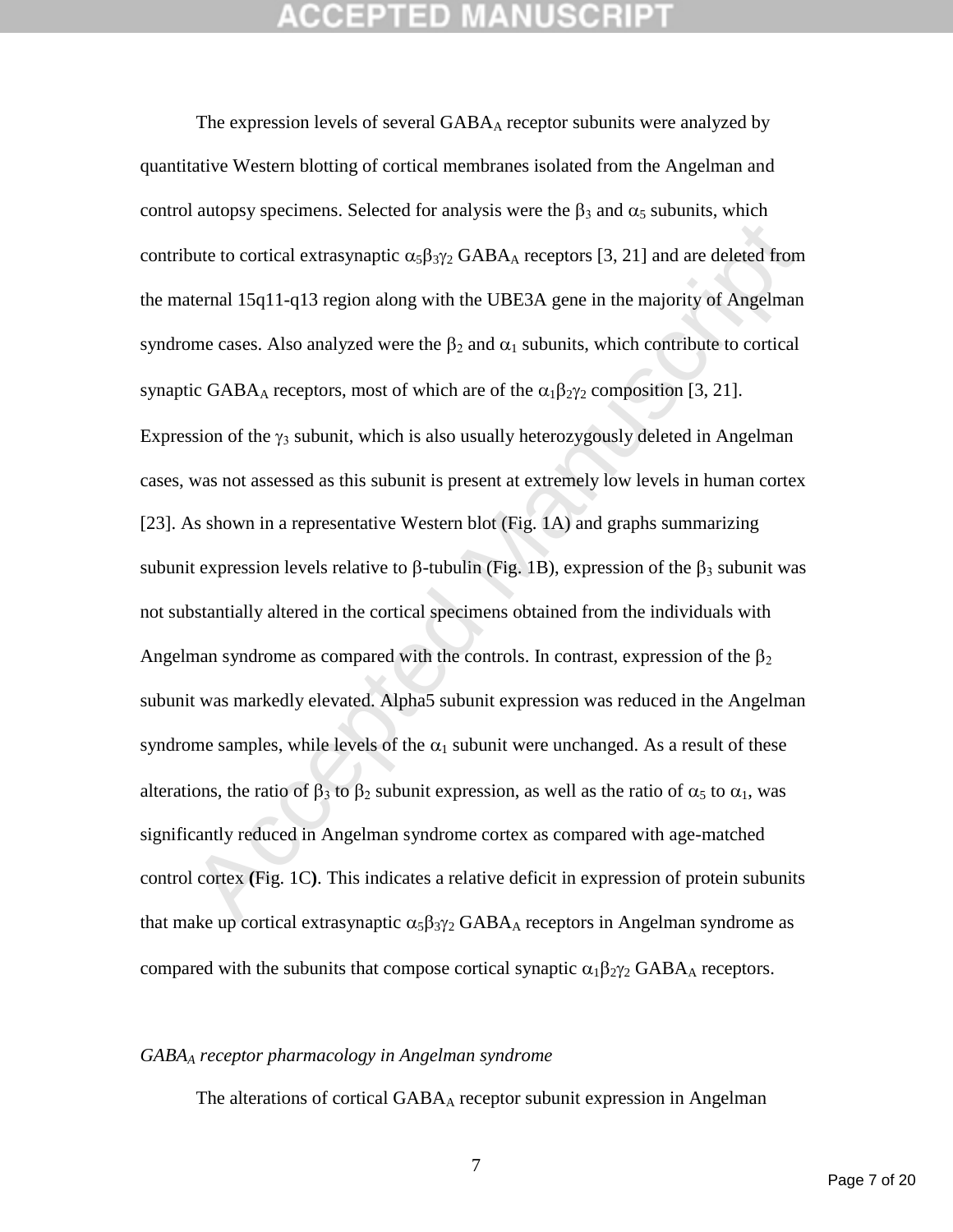## GEPTED

r native configuration into the oocyte plasma membrane [19]. With this method,<br>pearance of receptor currents does not depend on mRNA translation, but instead<br>from incorporation into the oocyte membrane of the injected mem syndrome detected above predict several pharmacologic changes. To investigate this, we utilized the technique of injection of brain cellular membrane preparations into the *Xenopus* oocyte, which results in the "microtransplantation" of human GABA<sub>A</sub> receptors in their native configuration into the oocyte plasma membrane [19]. With this method, the appearance of receptor currents does not depend on mRNA translation, but instead arises from incorporation into the oocyte membrane of the injected membrane vesicles harboring native receptors. This allows analysis by standard two-electrode voltage clamp electrophysiology. The advantages and limitations of this technique are discussed in detail elsewhere [13]. Of particular note, absolute current amplitudes measured using this method do not accurately reflect those present in the source tissue; rather, this technique is ideal for determining relative receptor responses to pharmacologic manipulations [19].

GABA dose-response curves were generated from oocytes expressing receptors from control and Angelman syndrome cortex (Fig. 2A). Although there was a trend towards higher  $GABA_A$  receptor affinity in the Angelman specimens, the differences in half-maximal effective GABA concentration (EC50) did not reach statistical significance (Control =  $96.4 \pm 10.4 \mu M$ , Angelman =  $69.0 \pm 7.8 \mu M$ ,  $P > 0.05$ ). We next assessed responses to exogenous and endogenous agents known to modulate  $GABA_A$  currents. Zolpidem is a benzodiazepine-site agonist with selectivity for  $\alpha_1\beta_2\gamma_2$  receptors that is used clinically in the treatment of insomnia. In contrast, diazepam is a non-selective benzodiazepine used in the treatment of seizures and anxiety which acts equally on  $\alpha_1\beta_2\gamma_2$  and  $\alpha_5\beta_3\gamma_2$  receptors. GABA<sub>A</sub> current enhancement by zolpidem was significantly increased in Angelman syndrome cortex as compared with controls (Fig. 2B,C), while enhancement by diazepam was equivalent (Fig. 2D).  $GABA_A$  receptor current is directly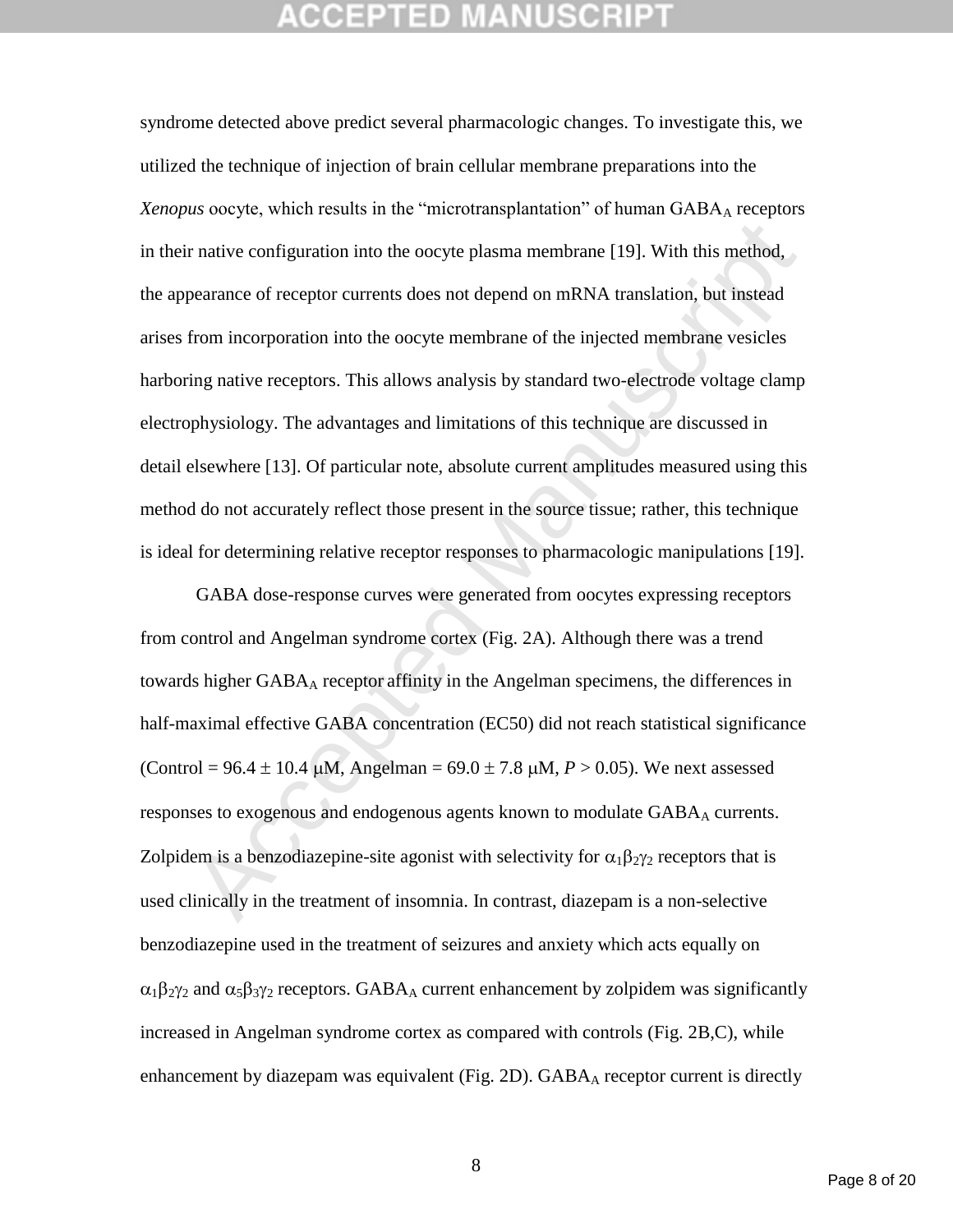inhibited by endogenous zinc, which acts with low affinity on synaptic  $\alpha_1 \beta_2 \gamma_2$  receptors and with higher affinity on extrasynaptic  $\alpha_5\beta_3\gamma_2$  receptors [4]. The degree of GABA<sub>A</sub> receptor current inhibition by zinc was significantly less in Angelman syndrome cortex than in control cortex (Fig. 3A,B). These pharmacologic findings are consistent with a relative predominance of synaptic  $\alpha_1 \beta_2 \gamma_2$  receptors over extrasynaptic  $\alpha_5 \beta_3 \gamma_2$  receptors in Angelman syndrome, as suggested by the protein expression studies above.

Acceleration of the state and segmentation of the magnitudity of the magnitudity spin of control cortex.<br>
Control cortex (Fig. 3A,B). These pharmacologic findings are consistent with a<br>
e predominance of synaptic  $\alpha_1\beta$ We next analyzed responses to the barbiturate phenobarbital and the endogenous neurosteroid  $5\alpha$ -pregnan-3 $\alpha$ -ol-20-one (5 $\alpha$ 3 $\alpha$ ), both of which enhance GABA<sub>A</sub> receptor currents and function as anticonvulsant and sedative agents. Based on studies of recombinant receptors, these agents should act with similar efficacy on synaptic  $\alpha_1\beta_2\gamma_2$ and extrasynaptic  $\alpha_5\beta_3\gamma_2$  combinations [2, 32]. Interestingly, current augmentation by phenobarbital was substantially larger in Angelman syndrome cortex as compared with control cortex (Fig. 3C,D). In contrast, there was no difference in the degree of  $GABA_A$ current potentiation by the neurosteroid  $5\alpha 3\alpha$  (Supplemental Figure 1). Unfortunately, none of the currently available GABAA receptor agonists or antagonists are able to discriminate between  $\beta_2$  and  $\beta_3$ -subunit containing receptors [8], so the relative prevalence of these subtypes could not be directly assessed pharmacologically.

## **DISCUSSION**

The present study represents the first to systematically analyze  $GABA_A$  receptor subunit expression and pharmacology in human Angelman syndrome cortex. This is despite the frequently stated hypothesis that reduced GABA<sub>A</sub> receptor function is a prominent mechanism contributing to the development of epilepsy and cognitive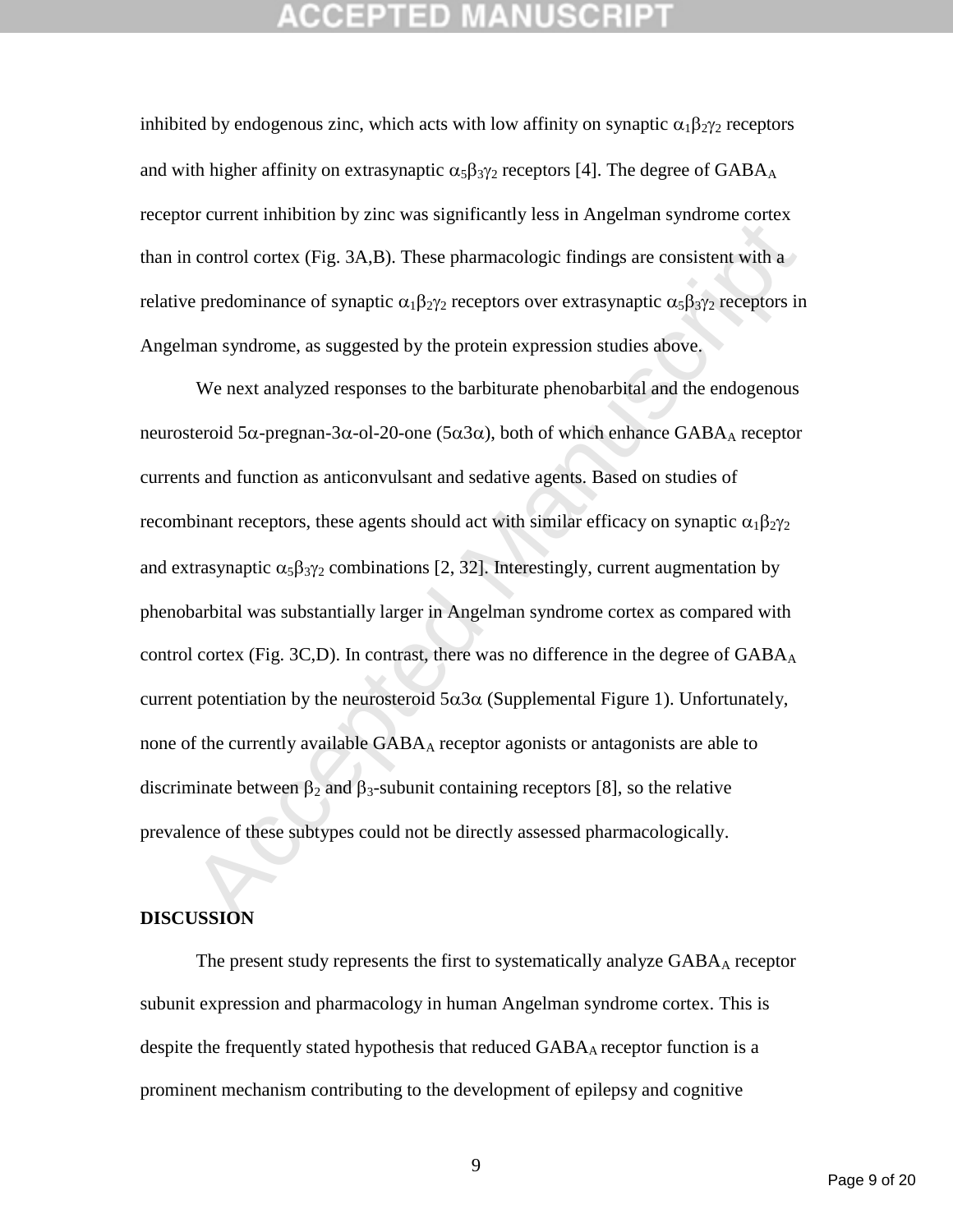impairment in the disorder. Our study has demonstrated that  $GABA_A \beta_3/\beta_2$  and  $\alpha_5/\alpha_1$ subunit expression ratios are decreased in Angelman syndrome cortex as compared with age-matched control cortex. These reductions predict relative impairment of inhibition by extrasynaptic GABA<sub>A</sub>  $\alpha_5\beta_3\gamma_2$  receptors, but unchanged to increased inhibitory function by synaptic GABA<sub>A</sub>  $\alpha_1\beta_2\gamma_2$  receptors. These alterations in subunit expression patterns were accompanied by changes in receptor pharmacology, with increased efficacy of the  $\alpha_1$ -selective benzodiazepine site agonist zolpidem, and decreased efficacy of zinc, which acts preferentially on  $\alpha_5\beta_3\gamma_2$  as compared with  $\alpha_1\beta_2\gamma_2$  receptors. GABA<sub>A</sub> current enhancement by phenobarbital, which acts equally on all receptor subunit combinations, was substantially increased, while that of the neurosteroid  $5\alpha 3\alpha$  was unchanged.

ynaptic GABA<sub>A</sub> α<sub>5</sub>β<sub>372</sub> receptors, but unchanged to increased inhibitory function<br>aptic GABA<sub>A</sub> α<sub>5</sub>β<sub>372</sub> receptors. These alterations in subunit expression patterns<br>accompanied by changes in receptor pharmacology, w Based on the heterozygous deletion of chromosome 15q11-q13, including the non-imprinted GABA<sub>A</sub>  $\beta_3$ - $\alpha_5$ - $\gamma_3$  gene cluster, one would predict a 50% reduction in  $\beta_3$ expression and no change in  $\beta_2$ , which is located on chromosome 5q in a cluster with the  $\alpha_6$  - $\alpha_1$ - $\gamma_2$  subunit genes. Instead, what we found was a marked increase in  $\beta_2$  expression with no significant change in  $\beta_3$  expression. We feel the most likely explanation for this finding is that expression of both  $\beta_2$  and  $\beta_3$  subunits have been reported to be elevated in temporal lobe epilepsy patients, possibly as a consequence of repeated seizures [25]. In Angelman syndrome patients, this would predominantly be manifested as  $\beta_2$  elevation, given underlying deficits in  $\beta_3$  expression. Other possible explanations include effects of antiepileptic drugs [27] or compensatory overexpression of  $\beta_2$  during development in the setting of relative  $\beta_3$  deficiency, similar to that observed in  $\alpha_1$  subunit knockout mice [16].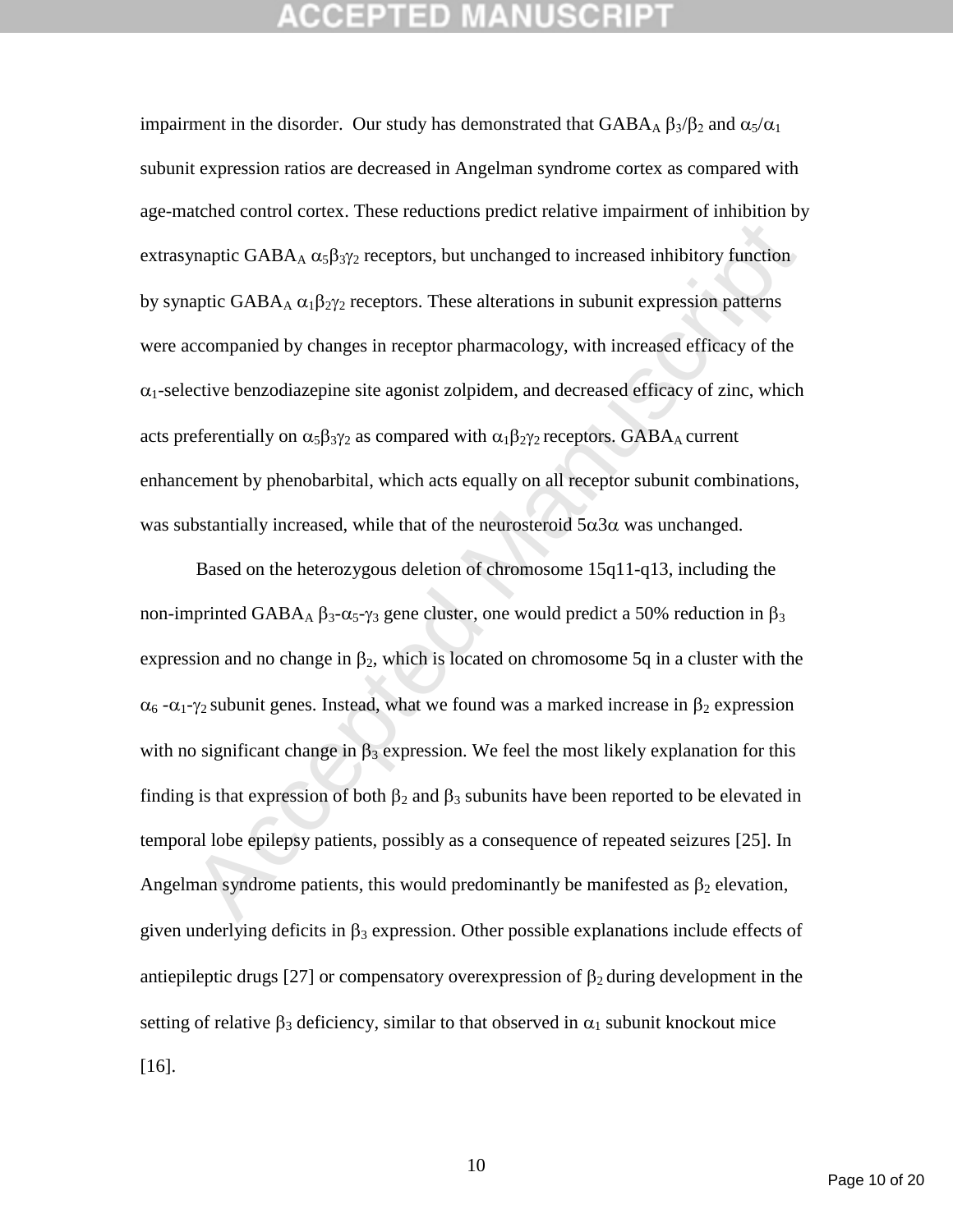Example and the measurement of the ansignal extends the Magdinan syndrom entity and the secondarium  $\beta$  is submitted frects of GABA<sub>A</sub> receptor agonists, while containing  $\beta_2$  subunits mediate the sedative effects of t The demonstrated alterations in Angelman syndrome patients would be predicted to have complex clinical effects, due to the divergent functions of  $\beta_3$ - and  $\beta_2$ -containing GABA<sub>A</sub> receptors in the brain. Receptors containing  $\beta_3$  subunits seem to be primarily responsible for mediation of the anesthetic effects of  $GABA_A$  receptor agonists, while those containing  $\beta_2$  subunits mediate the sedative effects of these agents [28]. The anticonvulsant effects of non-selective GABA<sub>A</sub> agonists are mediated by both  $\beta_3$ - and  $\beta_2$ containing receptors [6]. This would predict that administration of non-selective  $GABA_A$ agonists to individuals with Angelman syndrome would have reduced anesthetic effects but unchanged to enhanced sedative and anticonvulsant effects. In keeping with this hypothesis, benzodiazepine medications are among the most commonly prescribed to individuals with Angelman syndrome and epilepsy, and are found to be efficacious and well-tolerated [31]. In addition, our results suggest that those affected by Angelman syndrome may be more sensitive to GABAergic agents used to treat insomnia. It is interesting to consider the clinical implications of our results for phenobarbital, which demonstrated considerably increased current enhancement in Angelman syndrome cortex as compared with control cortex. Phenobarbital is commonly prescribed for the management of epilepsy in Angelman syndrome, although reports have indicated limited effectiveness in monotherapy [31, 33]. In addition, phenobarbital exhibits an adverse side effect profile including lethargy, which individuals with Angelman syndrome may be more sensitive to given our findings.

Comparison of our results to those found in  $GABA_A \beta_3$  homozygous or heterozygous knockout mice, a purported model of Angelman syndrome, reveals both similarities and areas of divergence. The heterozygous condition would be expected to be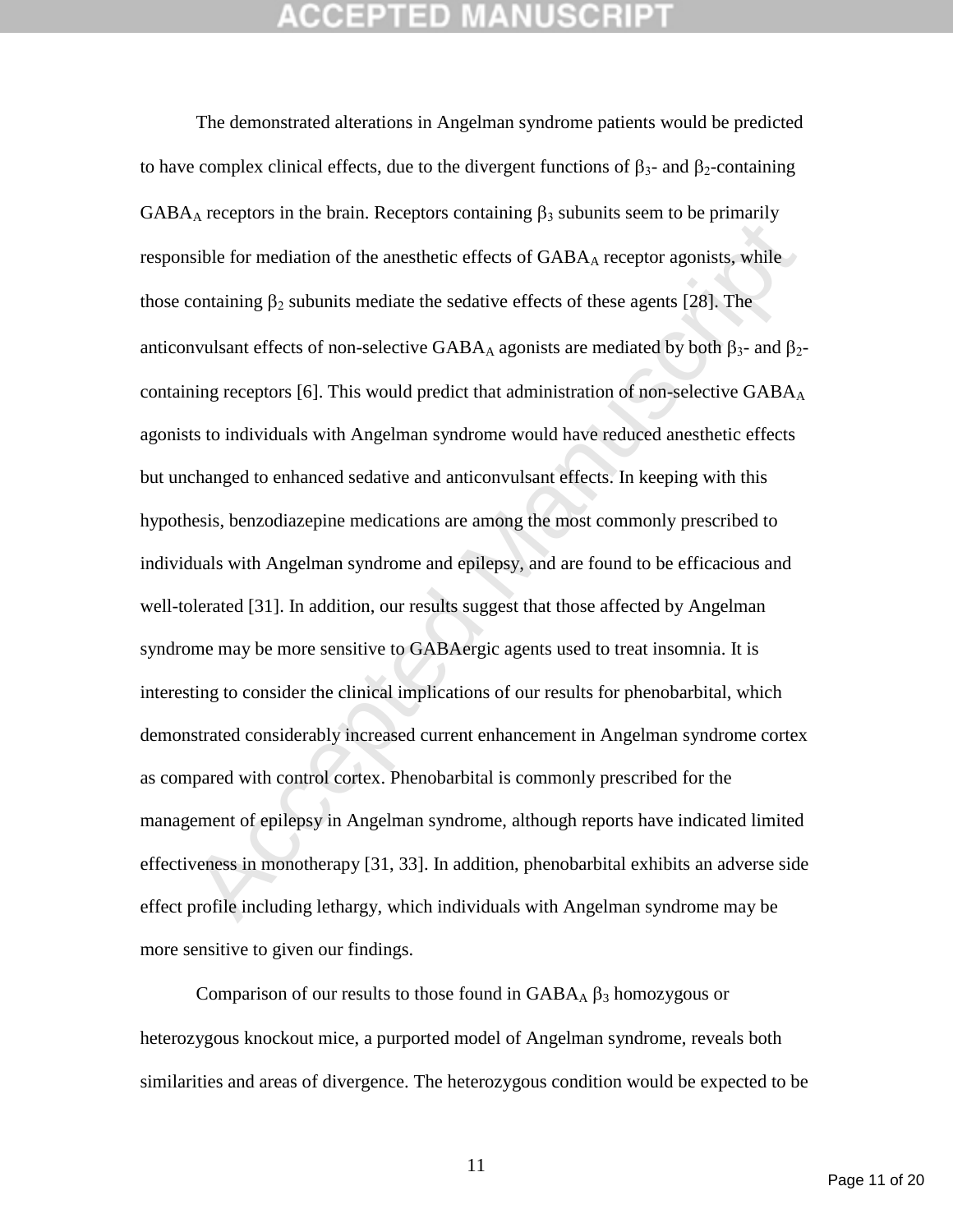and to slightly decreased GABA<sub>A</sub> and benzodiazepine receptor binding,<br>right to minor decreases in current amplitudes, and no change in GABA affinity<br>7, 30]. Our current study on human Angelman cortex also identified no c more analogous to the human disorder. Homozygous  $\beta_3$  knockout mice exhibited significantly reduced  $GABA_A$  and benzodiazepine receptor binding, markedly decreased current amplitudes, and unchanged to increased GABA affinity, while heterozygotes had unchanged to slightly decreased GABAA and benzodiazepine receptor binding, unchanged to minor decreases in current amplitudes, and no change in GABA affinity [12, 17, 30]. Our current study on human Angelman cortex also identified no change in GABA affinity or modulation by the benzodiazepine diazepam. Studies in cultured cortical neurons from homozygous  $\beta_3$  knockout mice revealed no change in  $\alpha_1$  subunit expression and increased current potentiation by zolpidem [26], similar to what we have found in the present study using human tissue.

In conclusion, our studies of  $GABA_A$  receptor subunit expression and pharmacology in Angelman syndrome reveal alterations that predict impairment of cortical extrasynaptic, but unchanged to enhanced synaptic, GABAergic activity. While these changes are unlikely to explain the development of epilepsy and neurodevelopmental impairments in this disorder, they may modify their characteristics and responsiveness to GABAergic medications.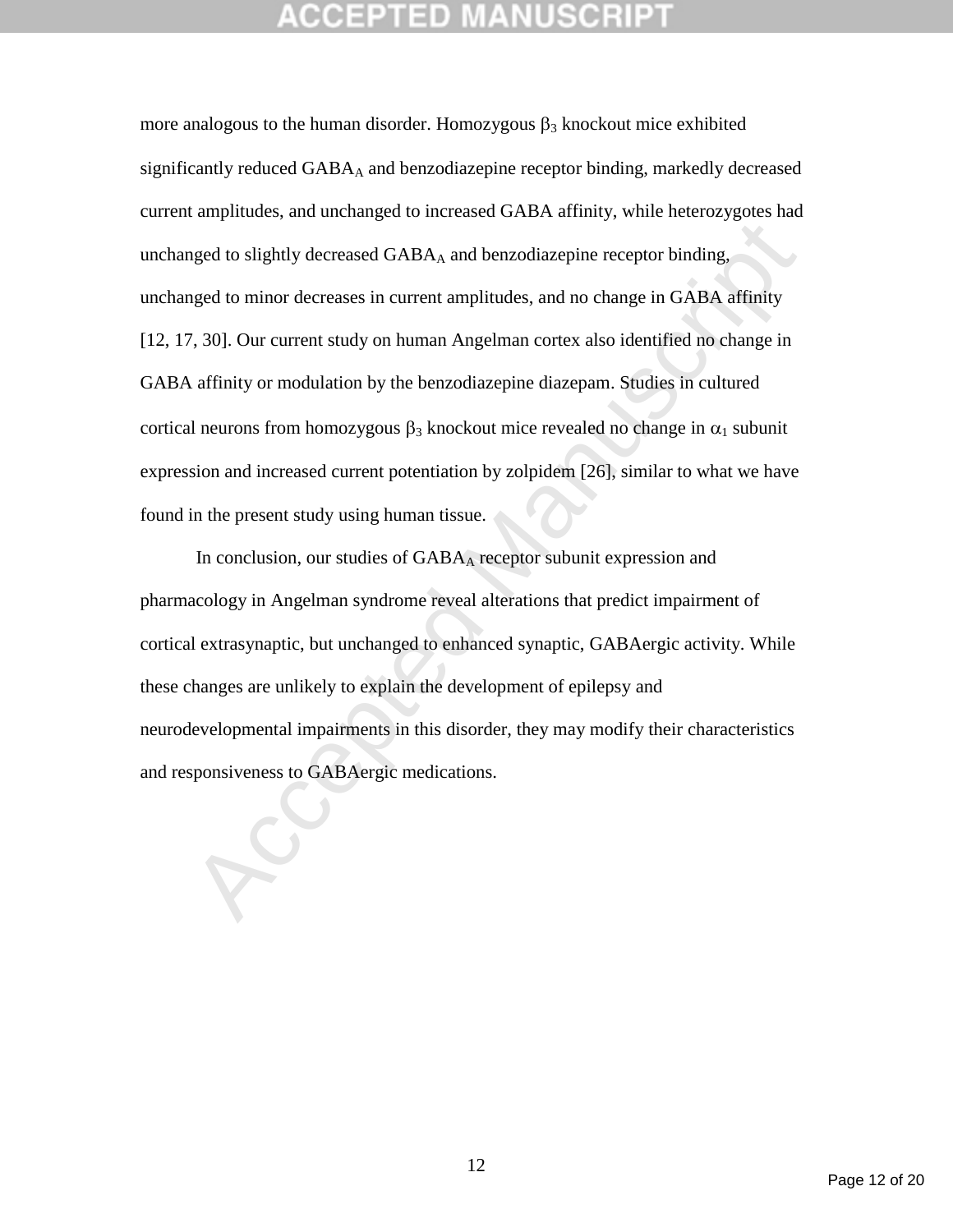### **Legends to Figures**

tein expression in control and Angelman syndrome cortical specimens. Antibody<br>g of  $\beta$ -tubulin is shown as a control for protein loading. B) Fluorescence intensities<br>receptor subunits normalized to the intensity of  $\beta$ -**Figure 1.** GABA<sub>A</sub> receptor subunit expression is altered in Angelman syndrome cortex. A) Representative Western blot demonstrating GABA<sub>A</sub> receptor subunit  $\beta_3$ ,  $\beta_2$ ,  $\alpha_5$ , and  $\alpha_1$  protein expression in control and Angelman syndrome cortical specimens. Antibody staining of  $\beta$ -tubulin is shown as a control for protein loading. B) Fluorescence intensities for the receptor subunits normalized to the intensity of  $\beta$ -tubulin. Each connected pair of squares represents the average normalized band intensities from a single blot, while the asterisks represent the average of all blots performed. C) Graph depicting the ratios of the fluorescence intensities of the  $\beta_3/\beta_2$  subunits and of the  $\alpha_5/\alpha_1$  subunits in Angelman syndrome cortex normalized to the ratios measured in control specimens on the same blot. Average values determined from five  $(\beta_3/\beta_2)$  or four  $(\alpha_5/\alpha_1)$  separate blots + SEM are shown.  $*P < 0.05$  versus corresponding control, one sample t-test.

**Figure 2.** GABA<sub>A</sub> current enhancement by zolpidem is increased in oocytes incorporating  $GABA_A$  receptors from individuals with Angelman syndrome, while GABA affinity and current enhancement by diazepam are unchanged. A) Dose-response curves illustrating current produced by increasing GABA concentrations. Each point represents the average current  $\pm$  SEM normalized to that produced by 1000  $\mu$ M GABA. B) Representative traces from an oocyte incorporating receptors from a Control individual and an individual with Angelman syndrome showing current generated by 30 M GABA in the absence and presence of 100 nM zolpidem. The traces obtained in the presence of GABA alone are equivalently scaled to allow direct comparisons of the degree of modulation by the agents of interest. C) Enhancement of  $GABA_A$  receptor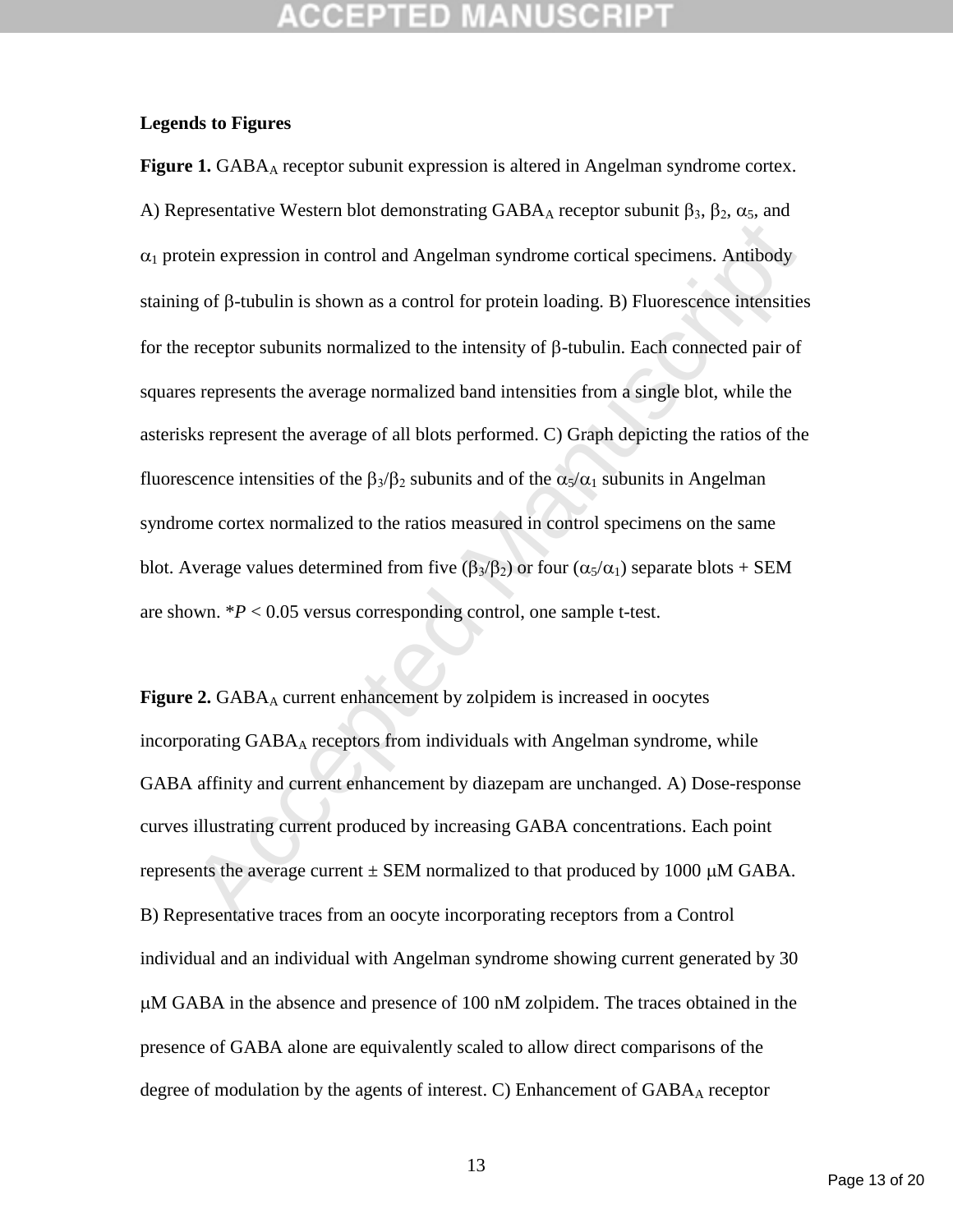currents by 10-100 nM zolpidem in control and Angelman syndrome specimens. D) Enhancement of  $GABA_A$  receptor currents by 100-1000 nM diazepam. In this and all subsequent figures results were obtained from four Control and four Angelman syndrome specimens (at least 4 injected oocytes analyzed per specimen).  $*P < 0.05$  versus corresponding Control, two-way repeated measures ANOVA with Tukey post-tests.

hens (at least 4 injected oocytes analyzed per specimen).  $^{*}P < 0.05$  versus ponding Control, two-way repeated measures ANOVA with Tukey post-tests.<br>
Accept 3. GABA<sub>A</sub> current inhibition by zinc is reduced in oocytes inc **Figure 3.** GABA<sub>A</sub> current inhibition by zinc is reduced in oocytes incorporating  $GABA_A$ receptors from individuals with Angelman syndrome, while enhancement by phenobarbital is increased. A) Representative traces showing current generated by 100  $\mu$ M GABA in the absence and presence of 100  $\mu$ M ZnCl<sub>2</sub>. B) Inhibition of GABA<sub>A</sub> receptor currents by  $1-100 \mu M ZnCl_2$  in Control and Angelman syndrome specimens. C) Representative traces showing current generated by  $30 \mu M$  GABA in the absence and presence of 1 mM phenobarbital. D) Enhancement of  $GABA_A$  receptor currents by 30-1000  $\mu$ M phenobarbital in Control and Angelman syndrome specimens.  $P < 0.05$  versus corresponding Control.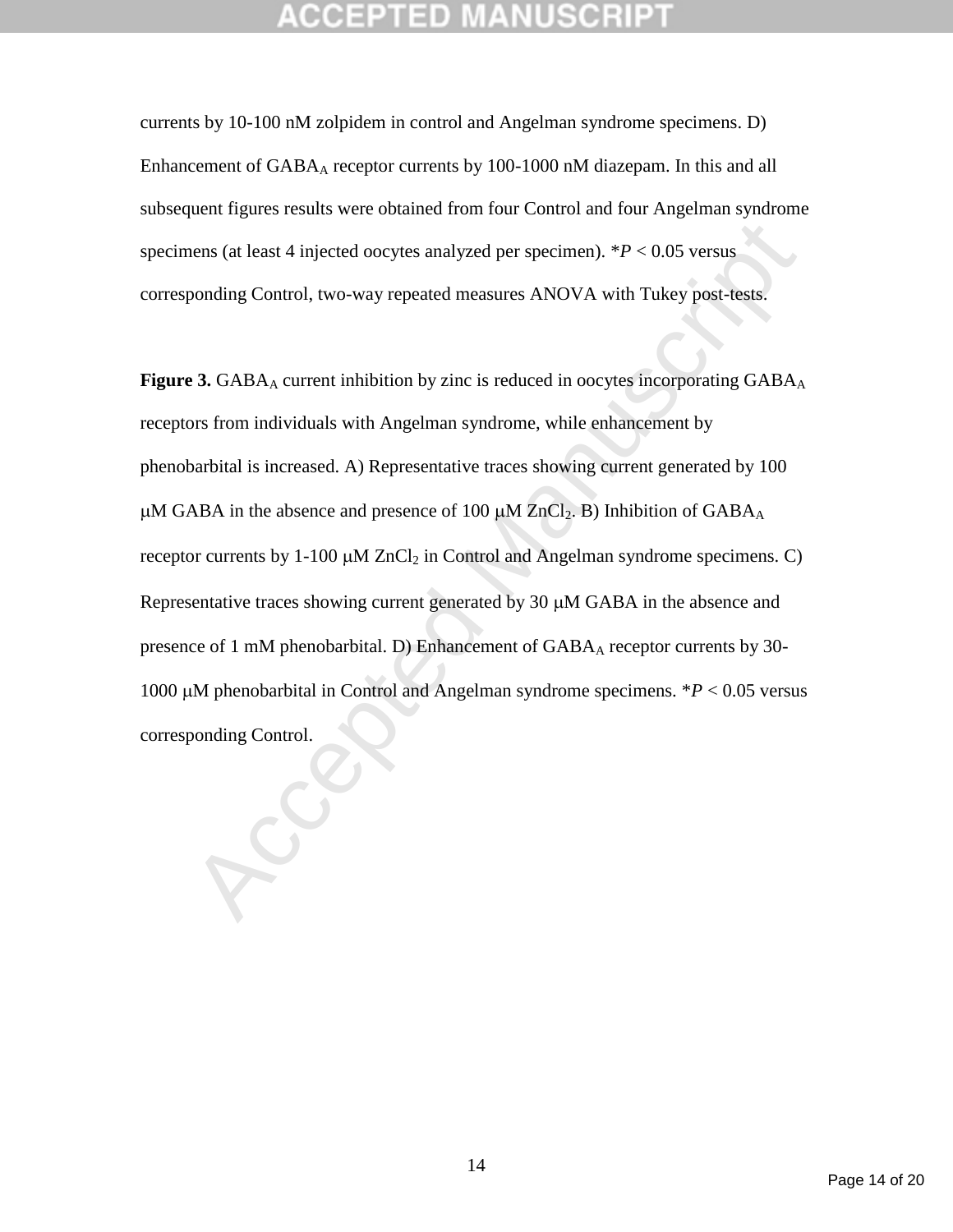## **REFERENCES**

- 1 Asahina, N., Shiga, T., Egawa, K., Shiraishi, H., Kohsaka, S. and Saitoh, S.,  $[(11)C]$ flumazenil positron emission tomography analyses of brain gammaaminobutyric acid type A receptors in Angelman syndrome, J Pediatr, 152 (2008) 546-9, 549 e1-3.
- 2 Belelli, D., Casula, A., Ling, A. and Lambert, J.J., The influence of subunit composition on the interaction of neurosteroids with GABA(A) receptors, Neuropharmacology, 43 (2002) 651-61.
- 3 Benke, D., Fritschy, J.M., Trzeciak, A., Bannwarth, W. and Mohler, H., Distribution, prevalence, and drug binding profile of gamma-aminobutyric acid type A receptor subtypes differing in the beta-subunit variant, J Biol Chem, 269 (1994) 27100-7.
- 4 Burgard, E.C., Tietz, E.I., Neelands, T.R. and Macdonald, R.L., Properties of recombinant gamma-aminobutyric acid A receptor isoforms containing the alpha 5 subunit subtype, Mol Pharmacol, 50 (1996) 119-27.
- 5 DeLorey, T.M., Handforth, A., Anagnostaras, S.G., Homanics, G.E., Minassian, B.A., Asatourian, A., Fanselow, M.S., Delgado-Escueta, A., Ellison, G.D. and Olsen, R.W., Mice lacking the beta3 subunit of the GABAA receptor have the epilepsy phenotype and many of the behavioral characteristics of Angelman syndrome, J Neurosci, 18 (1998) 8505-14.
- aminobutyric acid type A receptors in Angelman syndrome, J Pediatr, 152 (2008)<br>
546-9, 549 e1-3.<br>
DeBelli, D., Casula, A., Ling, A. and Lambert, J.J., The influence of subunit<br>
composition on the interaction of neurosteroi 6 Fradley, R.L., Guscott, M.R., Bull, S., Hallett, D.J., Goodacre, S.C., Wafford, K.A., Garrett, E.M., Newman, R.J., O'Meara, G.F., Whiting, P.J., Rosahl, T.W., Dawson, G.R., Reynolds, D.S. and Atack, J.R., Differential contribution of GABA(A) receptor subtypes to the anticonvulsant efficacy of benzodiazepine site ligands, J Psychopharmacol, 21 (2007) 384-91.
- 7 Glykys, J. and Mody, I., Activation of GABAA receptors: views from outside the synaptic cleft, Neuron, 56 (2007) 763-70.
- 8 Hadingham, K.L., Wingrove, P.B., Wafford, K.A., Bain, C., Kemp, J.A., Palmer, K.J., Wilson, A.W., Wilcox, A.S., Sikela, J.M., Ragan, C.I. and et al., Role of the beta subunit in determining the pharmacology of human gamma-aminobutyric acid type A receptors, Mol Pharmacol, 44 (1993) 1211-8.
- 9 Handforth, A., Delorey, T.M., Homanics, G.E. and Olsen, R.W., Pharmacologic evidence for abnormal thalamocortical functioning in GABA receptor beta3 subunit-deficient mice, a model of Angelman syndrome, Epilepsia, 46 (2005) 1860-70.
- 10 Hogart, A., Nagarajan, R.P., Patzel, K.A., Yasui, D.H. and Lasalle, J.M., 15q11- 13 GABAA receptor genes are normally biallelically expressed in brain yet are subject to epigenetic dysregulation in autism-spectrum disorders, Hum Mol Genet, 16 (2007) 691-703.
- 11 Holopainen, I.E., Metsahonkala, E.L., Kokkonen, H., Parkkola, R.K., Manner, T.E., Nagren, K. and Korpi, E.R., Decreased binding of [11C]flumazenil in Angelman syndrome patients with GABA(A) receptor beta3 subunit deletions, Ann Neurol, 49 (2001) 110-3.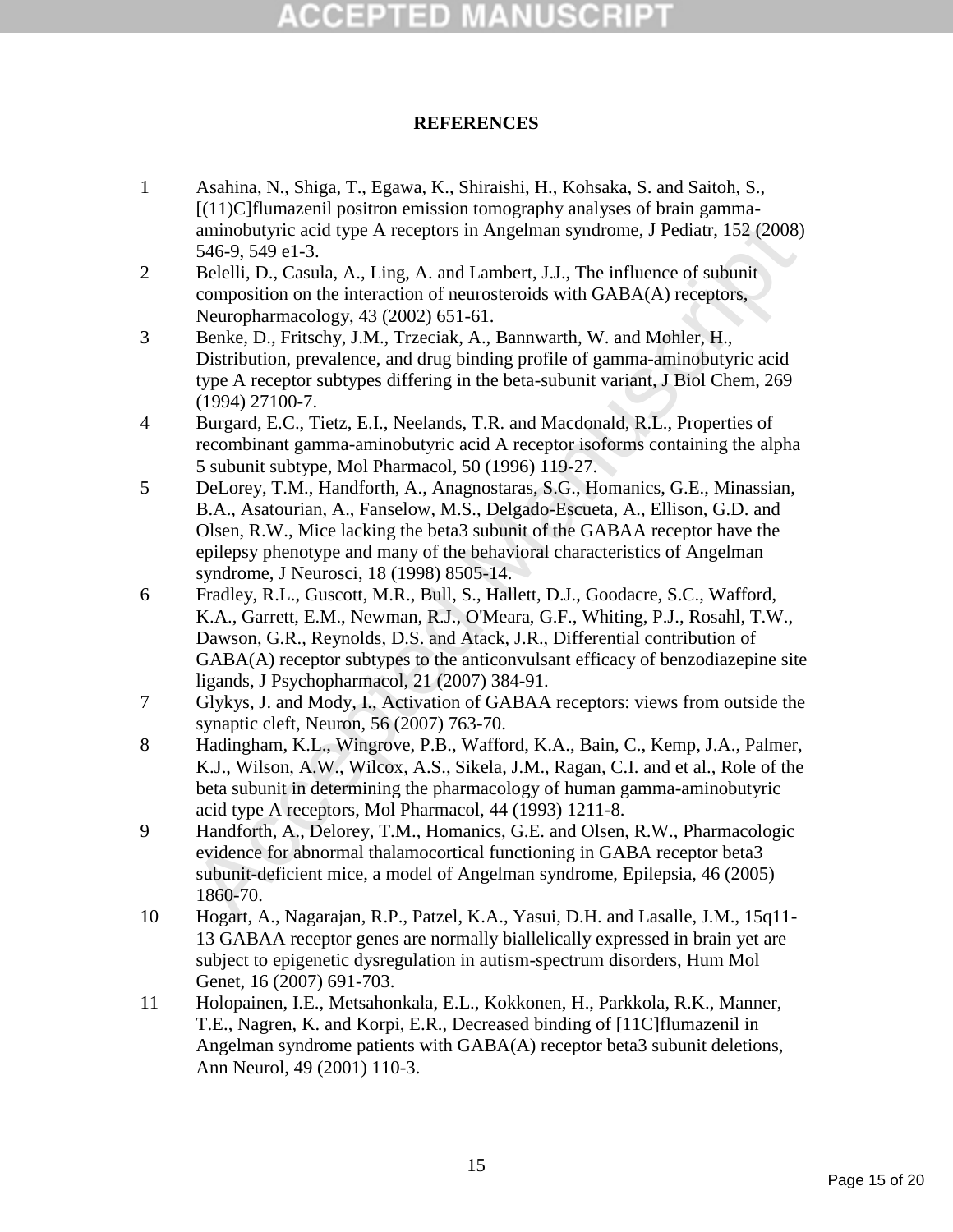- 12 Homanics, G.E., DeLorey, T.M., Firestone, L.L., Quinlan, J.J., Handforth, A., Harrison, N.L., Krasowski, M.D., Rick, C.E., Korpi, E.R., Makela, R., Brilliant, M.H., Hagiwara, N., Ferguson, C., Snyder, K. and Olsen, R.W., Mice devoid of gamma-aminobutyrate type A receptor beta3 subunit have epilepsy, cleft palate, and hypersensitive behavior, Proc Natl Acad Sci U S A, 94 (1997) 4143-8.
- 13 Jansen, L.A., Peugh, L.D. and Ojemann, J.G., GABA(A) receptor properties in catastrophic infantile epilepsy, Epilepsy Res, 81 (2008) 188-97.
- 14 Jansen, L.A., Peugh, L.D., Roden, W.H. and Ojemann, J.G., Impaired maturation of cortical GABA receptor expression in pediatric epilepsy, Epilepsia, *in press*.
- 15 Jay, V., Becker, L.E., Chan, F.W. and Perry, T.L., Sr., Puppet-like syndrome of Angelman: a pathologic and neurochemical study, Neurology, 41 (1991) 416-22.
- 16 Kralic, J.E., Korpi, E.R., O'Buckley, T.K., Homanics, G.E. and Morrow, A.L., Molecular and pharmacological characterization of GABA(A) receptor alpha1 subunit knockout mice, J Pharmacol Exp Ther, 302 (2002) 1037-45.
- 17 Krasowski, M.D., Rick, C.E., Harrison, N.L., Firestone, L.L. and Homanics, G.E., A deficit of functional GABA(A) receptors in neurons of beta 3 subunit knockout mice, Neurosci Lett, 240 (1998) 81-4.
- 18 Lalande, M. and Calciano, M.A., Molecular epigenetics of Angelman syndrome, Cell Mol Life Sci, 64 (2007) 947-60.
- 19 Miledi, R., Eusebi, F., Martinez-Torres, A., Palma, E. and Trettel, F., Expression of functional neurotransmitter receptors in Xenopus oocytes after injection of human brain membranes, Proc Natl Acad Sci U S A, 99 (2002) 13238-42.
- 20 Minassian, B.A., DeLorey, T.M., Olsen, R.W., Philippart, M., Bronstein, Y., Zhang, Q., Guerrini, R., Van Ness, P., Livet, M.O. and Delgado-Escueta, A.V., Angelman syndrome: correlations between epilepsy phenotypes and genotypes, Ann Neurol, 43 (1998) 485-93.
- 21 Mohler, H., Fritschy, J.M., Crestani, F., Hensch, T. and Rudolph, U., Specific GABA(A) circuits in brain development and therapy, Biochem Pharmacol, 68 (2004) 1685-90.
- 22 Odano, I., Anezaki, T., Ohkubo, M., Yonekura, Y., Onishi, Y., Inuzuka, T., Takahashi, M. and Tsuji, S., Decrease in benzodiazepine receptor binding in a patient with Angelman syndrome detected by iodine-123 iomazenil and singlephoton emission tomography, Eur J Nucl Med, 23 (1996) 598-604.
- Jansen, L.A., Peugh, L.D. and Ojemann, J.G., GABA(A) receptor properties in<br>catastrophic infantite epilegy, Epilegy, Res, 81 (2008) 188-97.<br>Jansen, L.A., Peugh, L.D., Roden, W.H. and Ojemann, J.G., Impaired maturation<br>of c 23 Palma, E., Spinelli, G., Torchia, G., Martinez-Torres, A., Ragozzino, D., Miledi, R. and Eusebi, F., Abnormal GABAA receptors from the human epileptic hippocampal subiculum microtransplanted to Xenopus oocytes, Proc Natl Acad Sci U S A, 102 (2005) 2514-8.
- 24 Pelc, K., Boyd, S.G., Cheron, G. and Dan, B., Epilepsy in Angelman syndrome, Seizure, 17 (2008) 211-7.
- 25 Pirker, S., Schwarzer, C., Czech, T., Baumgartner, C., Pockberger, H., Maier, H., Hauer, B., Sieghart, W., Furtinger, S. and Sperk, G., Increased expression of GABA(A) receptor beta-subunits in the hippocampus of patients with temporal lobe epilepsy, J Neuropathol Exp Neurol, 62 (2003) 820-34.
- 26 Ramadan, E., Fu, Z., Losi, G., Homanics, G.E., Neale, J.H. and Vicini, S., GABA(A) receptor beta3 subunit deletion decreases alpha2/3 subunits and IPSC duration, J Neurophysiol, 89 (2003) 128-34.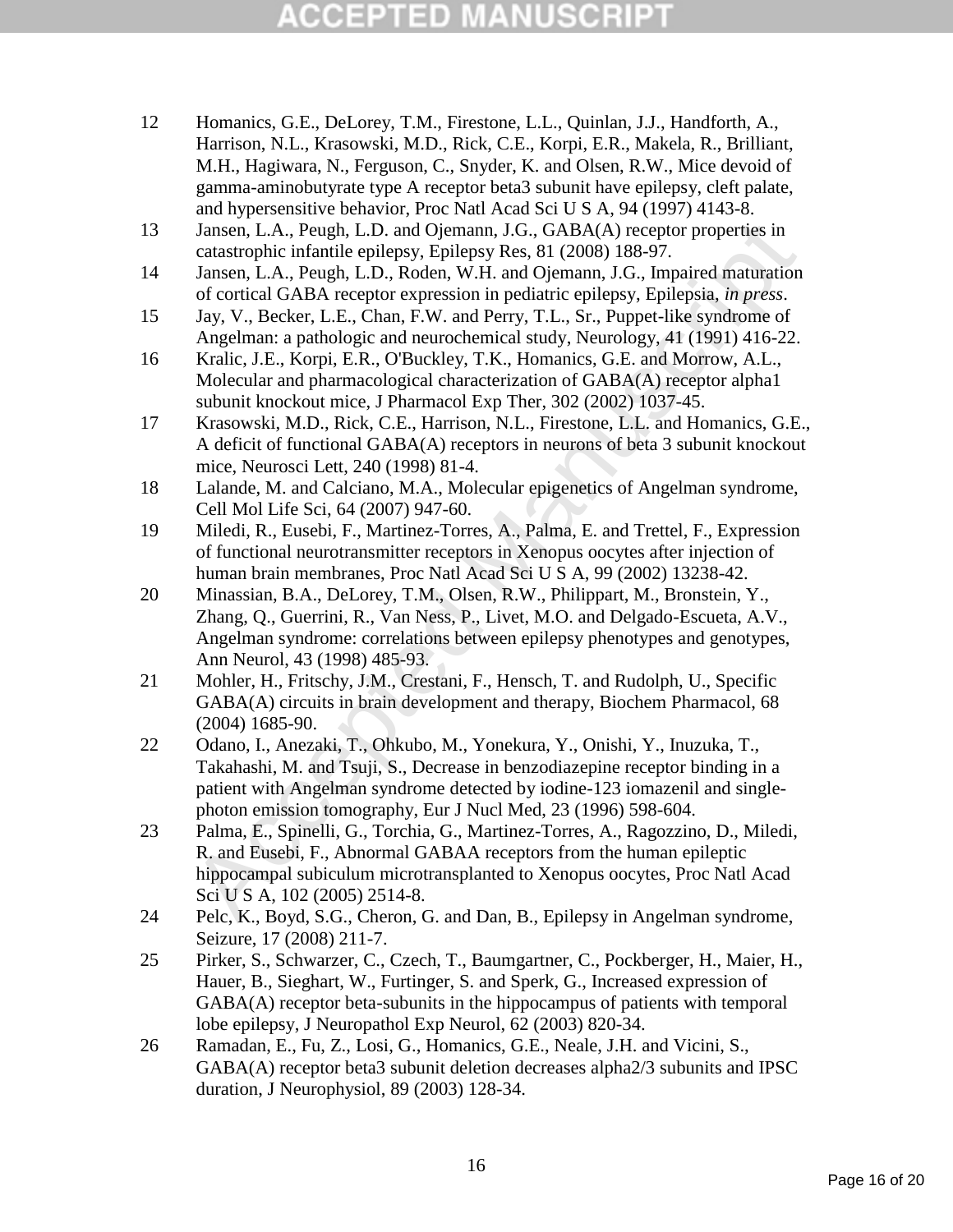- 27 Raol, Y.H., Zhang, G., Budreck, E.C. and Brooks-Kayal, A.R., Long-term effects of diazepam and phenobarbital treatment during development on GABA receptors, transporters and glutamic acid decarboxylase, Neuroscience, 132 (2005) 399-407.
- Newman, R.J., Myers, J., Sur, C., Howell, O., Rutter, A.R., Atack, J., Macaulay, A.J., Hadingham, K.L., Huston, P.H., Belelli, D., Lambert, J.J., Dawson, G.R., Hadingham, M., Missimic GABA(A) receptor isoforoms, J.Neurosci 28 Reynolds, D.S., Rosahl, T.W., Cirone, J., O'Meara, G.F., Haythornthwaite, A., Newman, R.J., Myers, J., Sur, C., Howell, O., Rutter, A.R., Atack, J., Macaulay, A.J., Hadingham, K.L., Hutson, P.H., Belelli, D., Lambert, J.J., Dawson, G.R., McKernan, R., Whiting, P.J. and Wafford, K.A., Sedation and anesthesia mediated by distinct GABA(A) receptor isoforms, J Neurosci, 23 (2003) 8608-17.
- 29 Samaco, R.C., Hogart, A. and LaSalle, J.M., Epigenetic overlap in autismspectrum neurodevelopmental disorders: MECP2 deficiency causes reduced expression of UBE3A and GABRB3, Hum Mol Genet, 14 (2005) 483-92.
- 30 Sinkkonen, S.T., Homanics, G.E. and Korpi, E.R., Mouse models of Angelman syndrome, a neurodevelopmental disorder, display different brain regional GABA(A) receptor alterations, Neurosci Lett, 340 (2003) 205-8.
- 31 Thibert, R.L., Conant, K.D., Braun, E.K., Bruno, P., Said, R.R., Nespeca, M.P. and Thiele, E.A., Epilepsy in Angelman syndrome: a questionnaire-based assessment of the natural history and current treatment options, Epilepsia, 50 (2009) 2369-76.
- 32 Thompson, S.A., Whiting, P.J. and Wafford, K.A., Barbiturate interactions at the human GABAA receptor: dependence on receptor subunit combination, Br J Pharmacol, 117 (1996) 521-527.
- 33 Valente, K.D., Koiffmann, C.P., Fridman, C., Varella, M., Kok, F., Andrade, J.Q., Grossmann, R.M. and Marques-Dias, M.J., Epilepsy in patients with angelman syndrome caused by deletion of the chromosome 15q11-13, Arch Neurol, 63 (2006) 122-8.
- 34 Williams, C.A., Beaudet, A.L., Clayton-Smith, J., Knoll, J.H., Kyllerman, M., Laan, L.A., Magenis, R.E., Moncla, A., Schinzel, A.A., Summers, J.A. and Wagstaff, J., Angelman syndrome 2005: updated consensus for diagnostic criteria, Am J Med Genet A, 140 (2006) 413-8.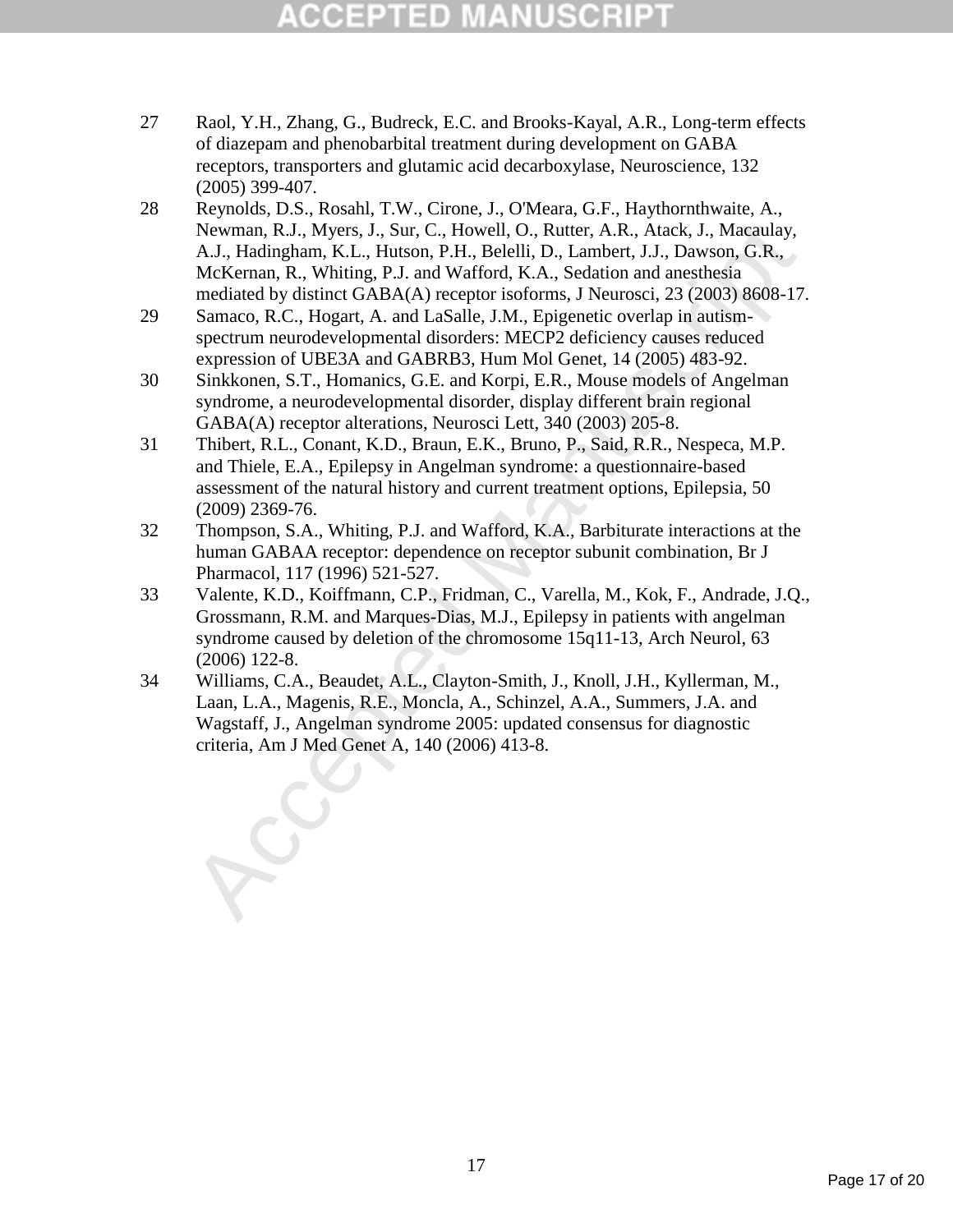### CCE CRIP 生 n D

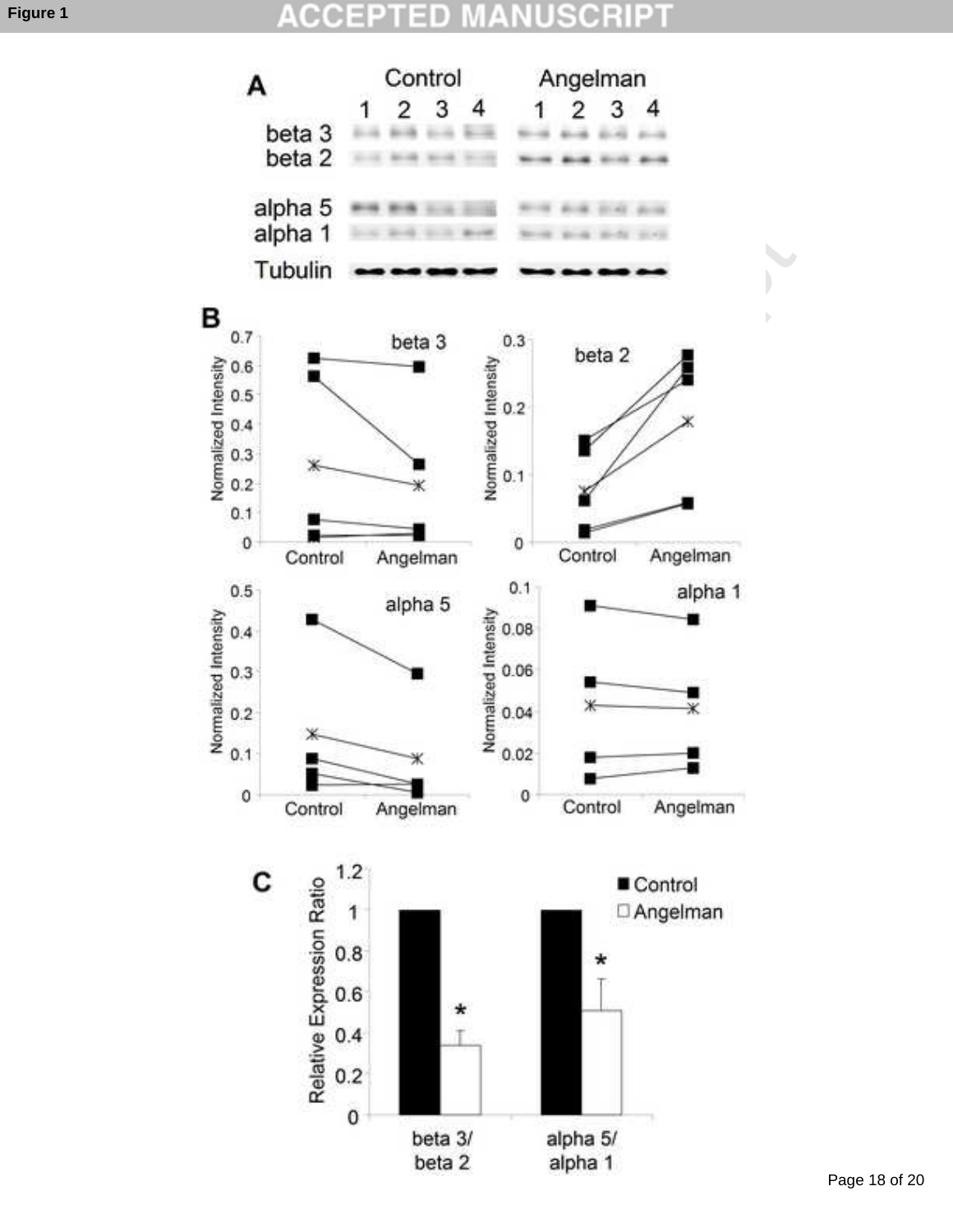